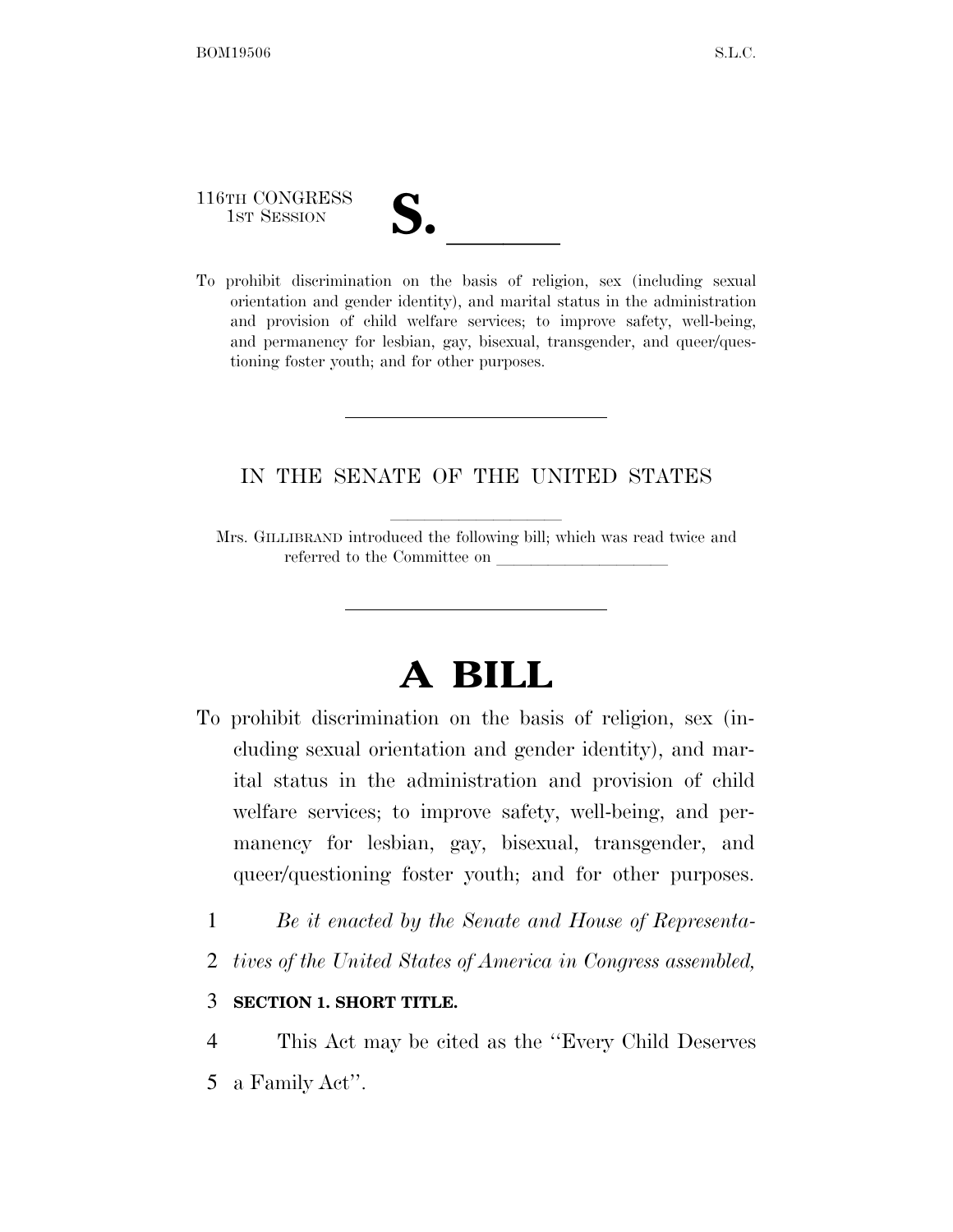$\mathfrak{D}$ 

### **SEC. 2. FINDINGS AND PURPOSE.**

(a) FINDINGS.—Congress finds the following:

 (1) Every child or youth unable to live with their family of origin is entitled to a supportive and affirming foster care placement. Federal law re- quires, and child welfare experts recommend, that children and youth be placed with a family or in the most family-like setting available.

 (2) Thousands of children and youth lack a sta- ble, safe, and loving temporary or permanent home and have been placed in a congregate care setting, which is associated with more placements, poorer educational outcomes, and greater risk of further trauma. More homes are needed to accommodate the growing number of children and youth involved with child welfare services.

 (3) In 2017, there were an estimated 443,000 children and youth in the United States foster care system, and 123,000 were eligible and waiting to be adopted. Tragically, approximately 20,000 ''aged out'' of the child welfare system without a forever family, placing them at higher risk of negative out- comes including poverty, homelessness, incarcer-ation, and early parenthood.

 (4) Title VI of the Civil Rights Act of 1964 (42 U.S.C. 2000d et seq.) protects people from discrimi-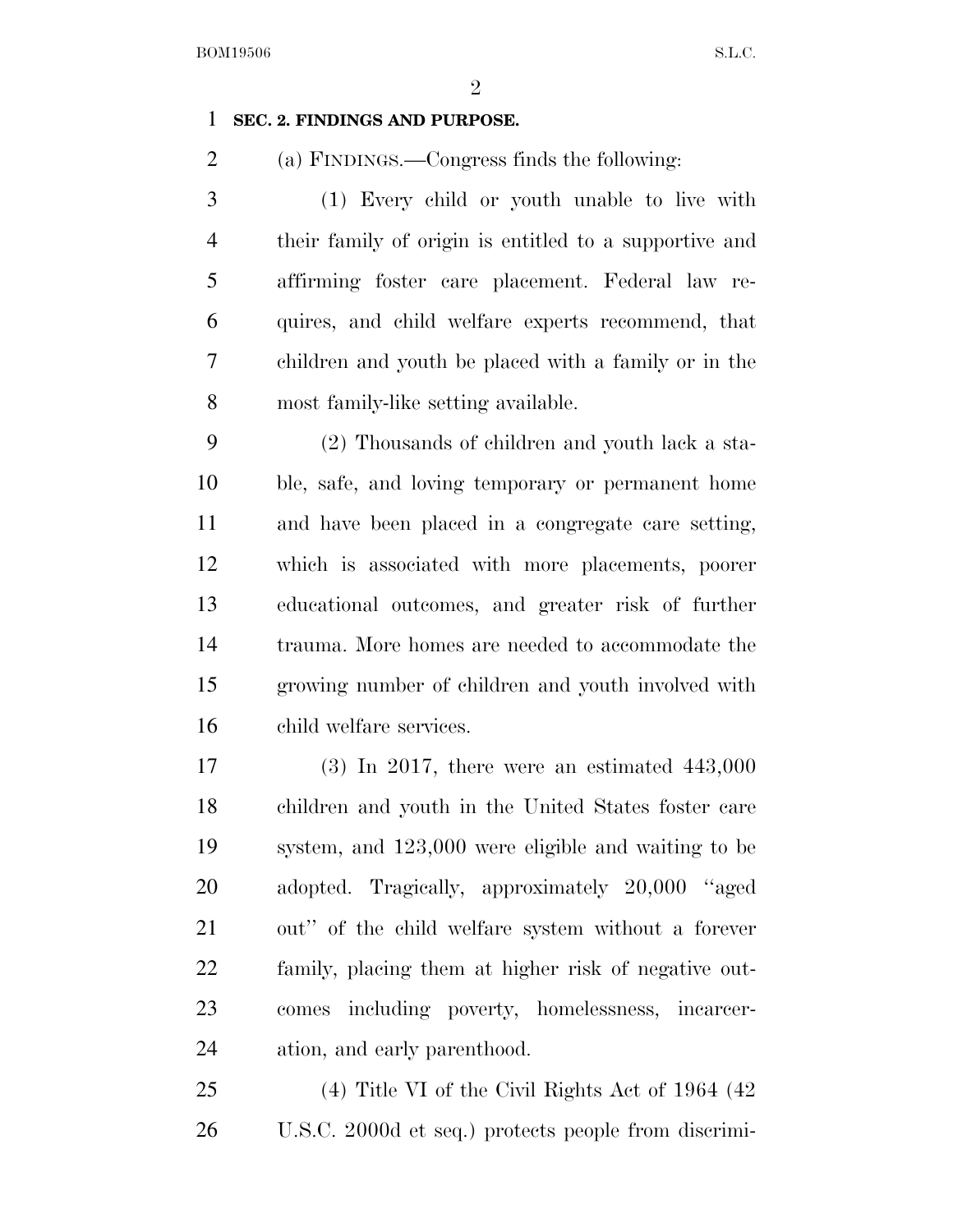nation based on race, color, or national origin in programs, activities, and services administered or performed by child welfare agencies. Eliminating dis- crimination in child welfare based on religion, sex (including sexual orientation and gender identity), and marital status would increase the number and diversity of foster and adoptive homes able to meet the individual needs of children and youth removed from their homes. (5) Lesbian, gay, bisexual, transgender, and

 queer/questioning (referred to in this Act as ''LGBTQ'') youth are overrepresented in the foster care system by at least a factor of 2, comprising at least 22 to 30 percent of children and youth in fos-ter care.

 (A) While some LGBTQ youth enter foster care for similar reasons as non-LGBTQ youth, 18 the two most common reasons for LGBTQ youth are high rates of physical abuse and con-20 flict with parents.

 (B) LGBTQ foster youth report twice the rate of poor treatment while in care experienced by foster youth who do not identify as LGBTQ and are more likely to experience discrimina-tion, harassment, and violence in the child wel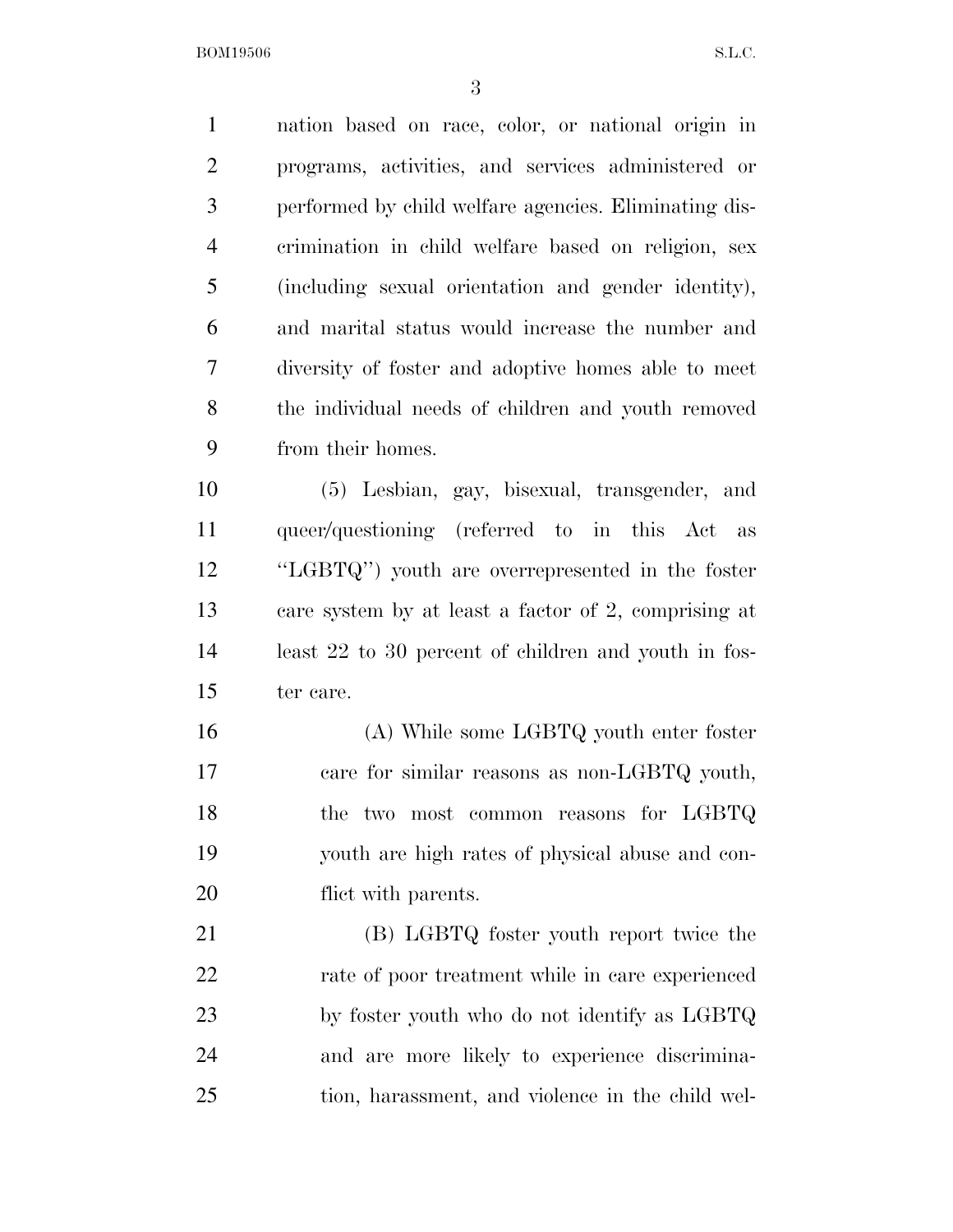fare system than their LGBTQ peers not in the child welfare system.

 (C) Because of high levels of bias, LGBTQ foster youth have a higher average number of placements and higher likelihood of living in a group home than their non-LGBTQ peers, neg- atively affecting mental health outcomes and long-term prospects.

 (D) Approximately 60 percent of homeless LGBTQ youth were previously in foster care, and many reported that living on the streets felt safer than living in a group or foster home. (6) ''Conversion therapy'' is a form of discrimi- nation that harms LGBTQ people. It undermines an individual's sense of self-worth, increases suicide ide- ation and substance abuse, exacerbates family con- flict, and contributes to second-class status. No sci- entifically valid evidence supports this discredited practice, which is prohibited by many States and foreign nations. Approximately 350,000 LGBTQ adults were subjected to so-called ''conversion ther- apy'' as adolescents, and an estimated 20,000 LGBTQ youth ages 13 to 17 will be subjected to it by a licensed health care professional before age 18.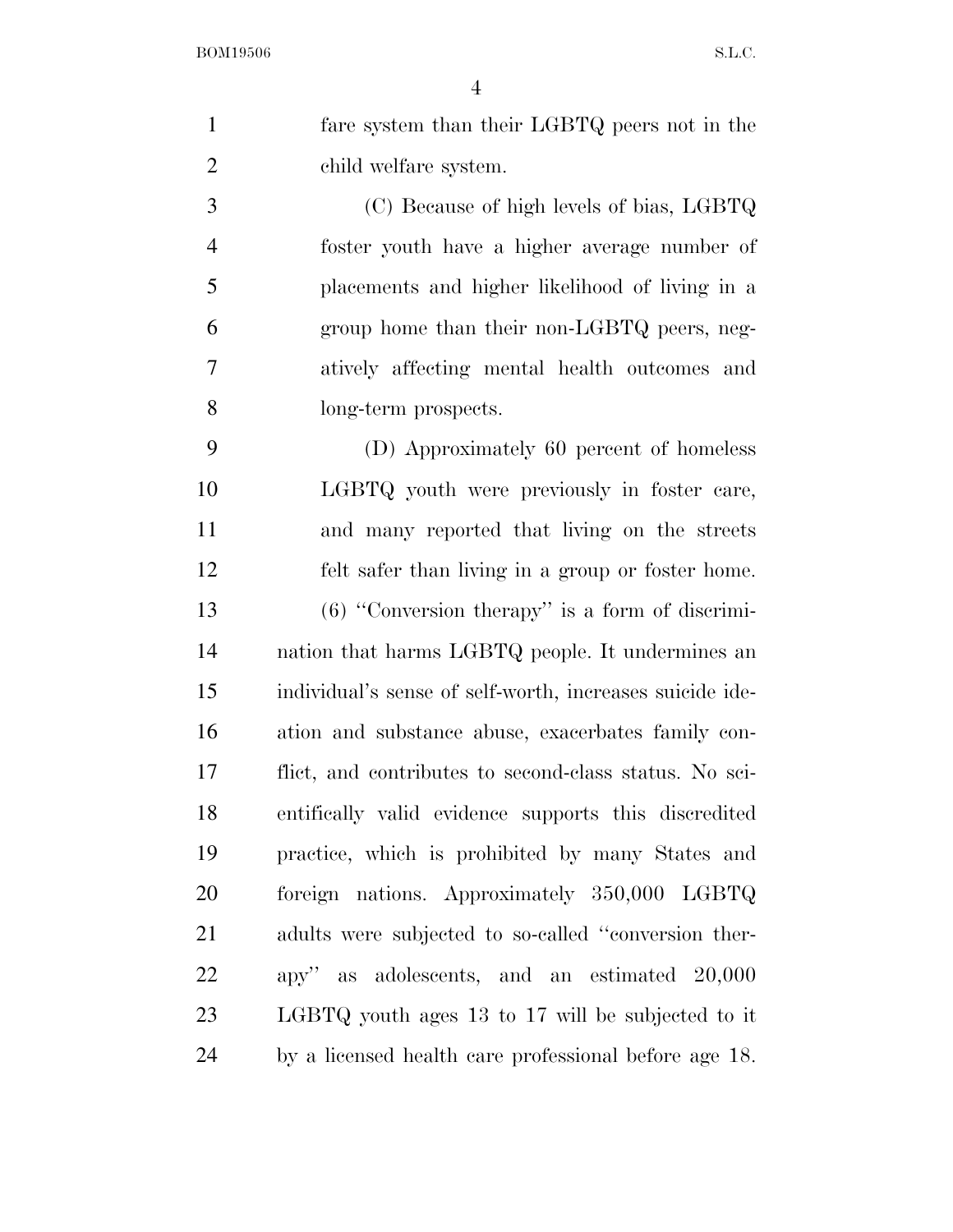(7) Many youth, especially LGBTQ youth, in- volved with child welfare services identify with a cross-section of marginalized communities. Youth of color are overrepresented in the foster care system, and the majority of LGBTQ foster youth are youth of color. Children and youth with multiple marginalized identities often experience more stress and trauma than other youth, compounding the neg- ative effects of discrimination and increasing the 10 likelihood of negative outcomes.

 (8) Prospective parents who experience the heartbreak and dignitary harm of discrimination based on religion, sex (including sexual orientation and gender identity), or marital status may not be able or willing to apply at another agency, resulting in fewer available homes, and knowing that discrimi- nation exists may deter them from even attempting to foster or adopt.

 (9) Professional organizations that serve chil- dren in the fields of medicine, psychology, law, and child welfare oppose discrimination against prospec-22 tive parents in adoption and foster care.

 (10) Religious organizations play a critical role in providing child welfare services. Most welcome all children, youth, and families and affirm a diversity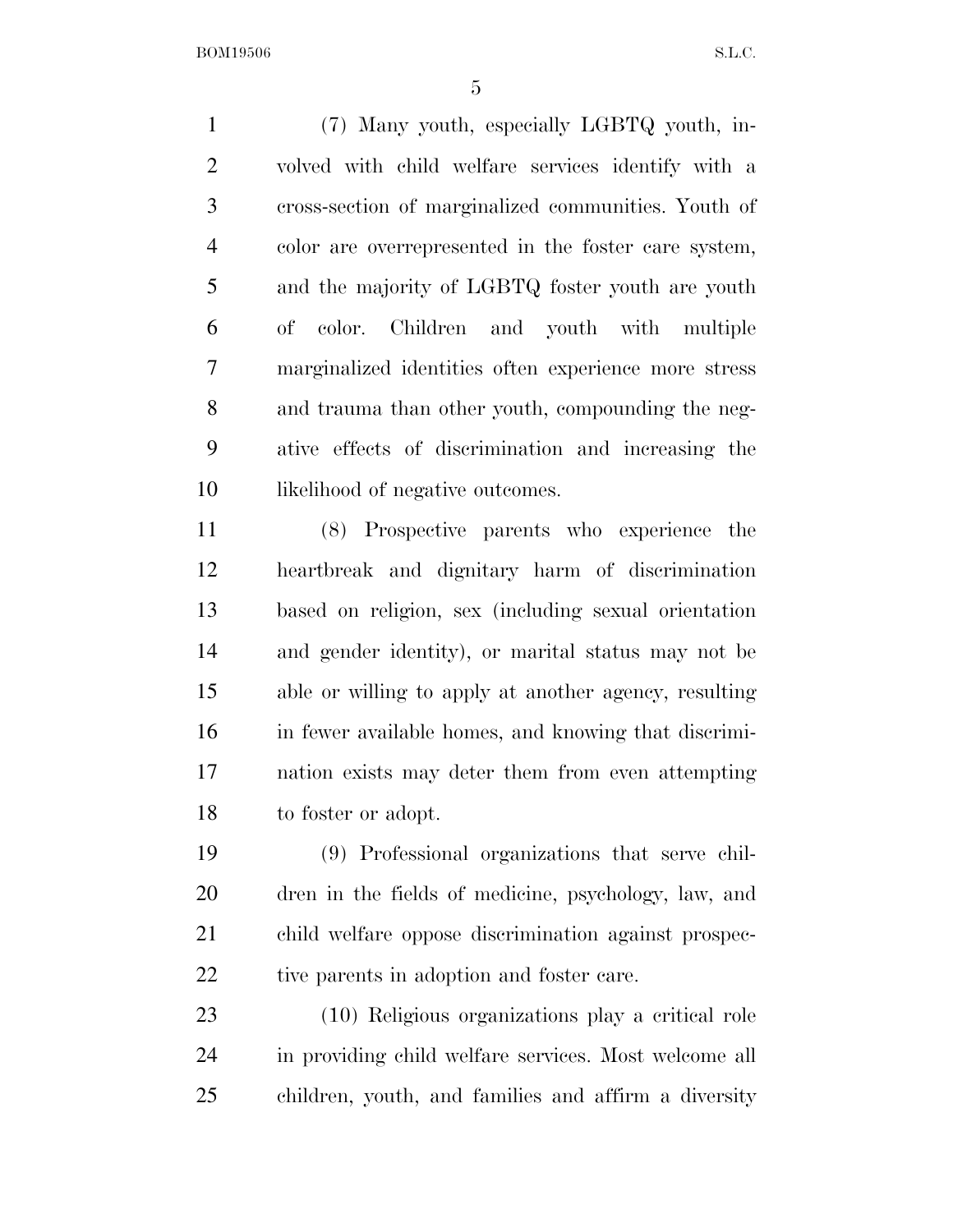| $\mathbf{1}$   | of religions and faiths. State assessments, planning, |
|----------------|-------------------------------------------------------|
| $\overline{2}$ | and counseling should connect children and youth      |
| 3              | for whom spirituality and religion are important      |
| $\overline{4}$ | with affirming, faith-based resources consistent with |
| 5              | the faith of the child or youth.                      |
| 6              | (11) Child welfare agencies that refuse to serve      |
| $\overline{7}$ | same-sex couples and LGBTQ individuals reduce the     |
| 8              | pool of qualified and available homes for children    |
| 9              | and youth who need placement on a temporary or        |
| 10             | permanent basis.                                      |
| 11             | (A) Same-sex couples are 7 times more                 |
| 12             | likely to foster and adopt than their different-      |
| 13             | sex counterparts.                                     |
| 14             | (B) Same-sex couples raising adopted chil-            |
| 15             | dren tend to be older than, just as educated as,      |
| 16             | and have access to the same economic resources        |
| 17             | as other adoptive parents.                            |
| 18             | $(C)$ Research shows that sexual orientation          |
| 19             | is a nondeterminative factor in parental success      |
| 20             | and that children with same-sex parents have          |
| 21             | same advantages and expectations<br>the<br>for        |
| 22             | health, social, and psychological development as      |
| 23             | children whose parents are different-sex.             |
| 24             | (D) Discrimination against qualified pro-             |
| 25             | spective foster and adoptive parents for non-         |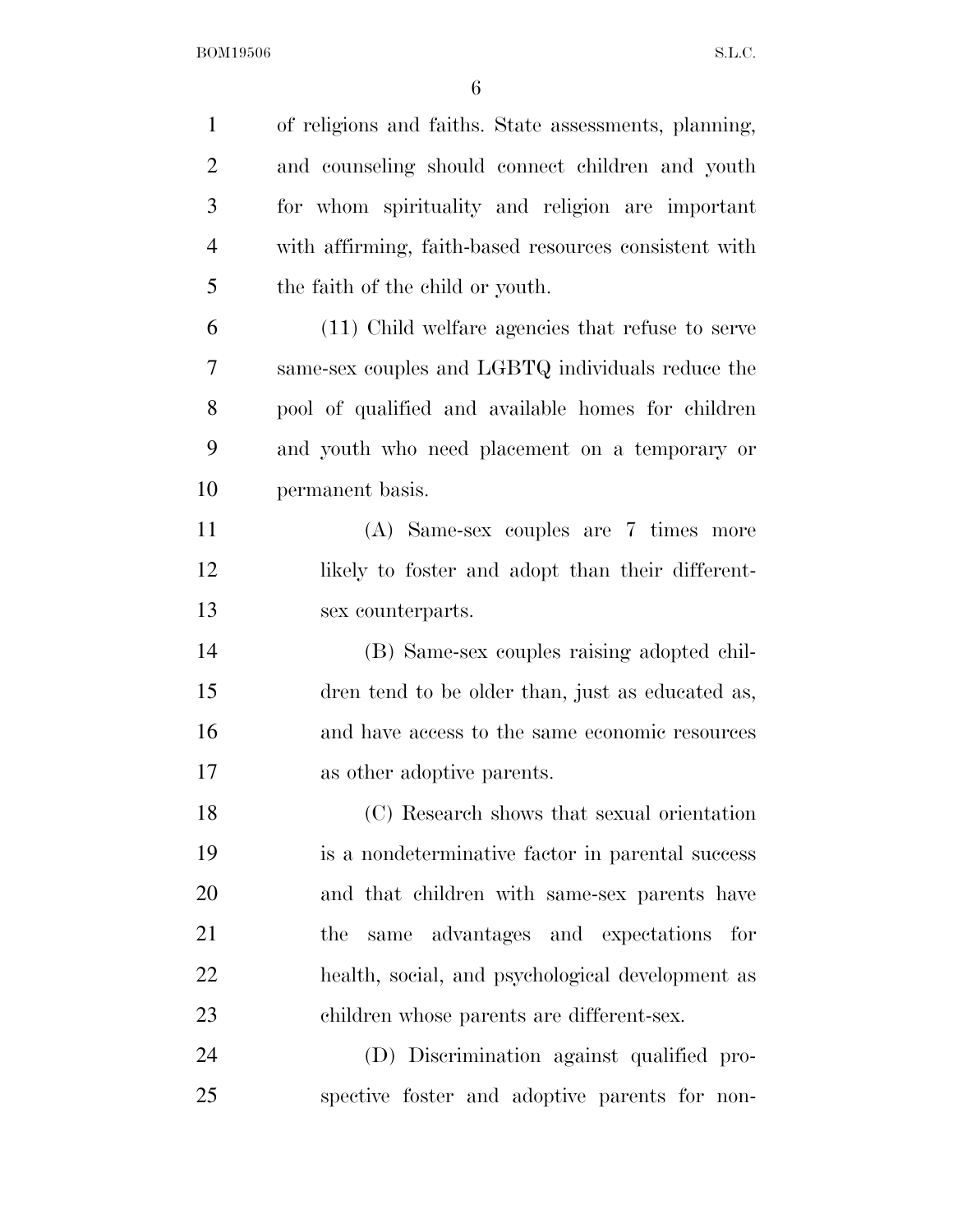merit related reasons denies religious minority, LGBTQ, and unmarried relatives the oppor- tunity to become foster and adoptive parents for their own kin in care, including grand-children.

 (12) LGBTQ families of origin are at risk for discrimination in child welfare referrals, investiga- tions, removals, reunification, kinship placements, and other case management services. A study of low- income African American mothers showed that those who identified as lesbian or bisexual were four times more likely than their non-LGBTQ counterparts to lose custody of their children in child welfare pro- ceedings. LGBTQ-positive services are necessary to shield families and protect parents' rights to reunifi-cation.

 (13) Single people are more likely than couples to experience challenges in adopting due to biases that persist against single-parent adoption. In 2017, 28 percent of adoptions from foster care were com- pleted by unmarried single people, including adop- tions from almost 2,000 single men and over 14,800 single women. Studies show that the outcomes for children adopted and raised by single parents are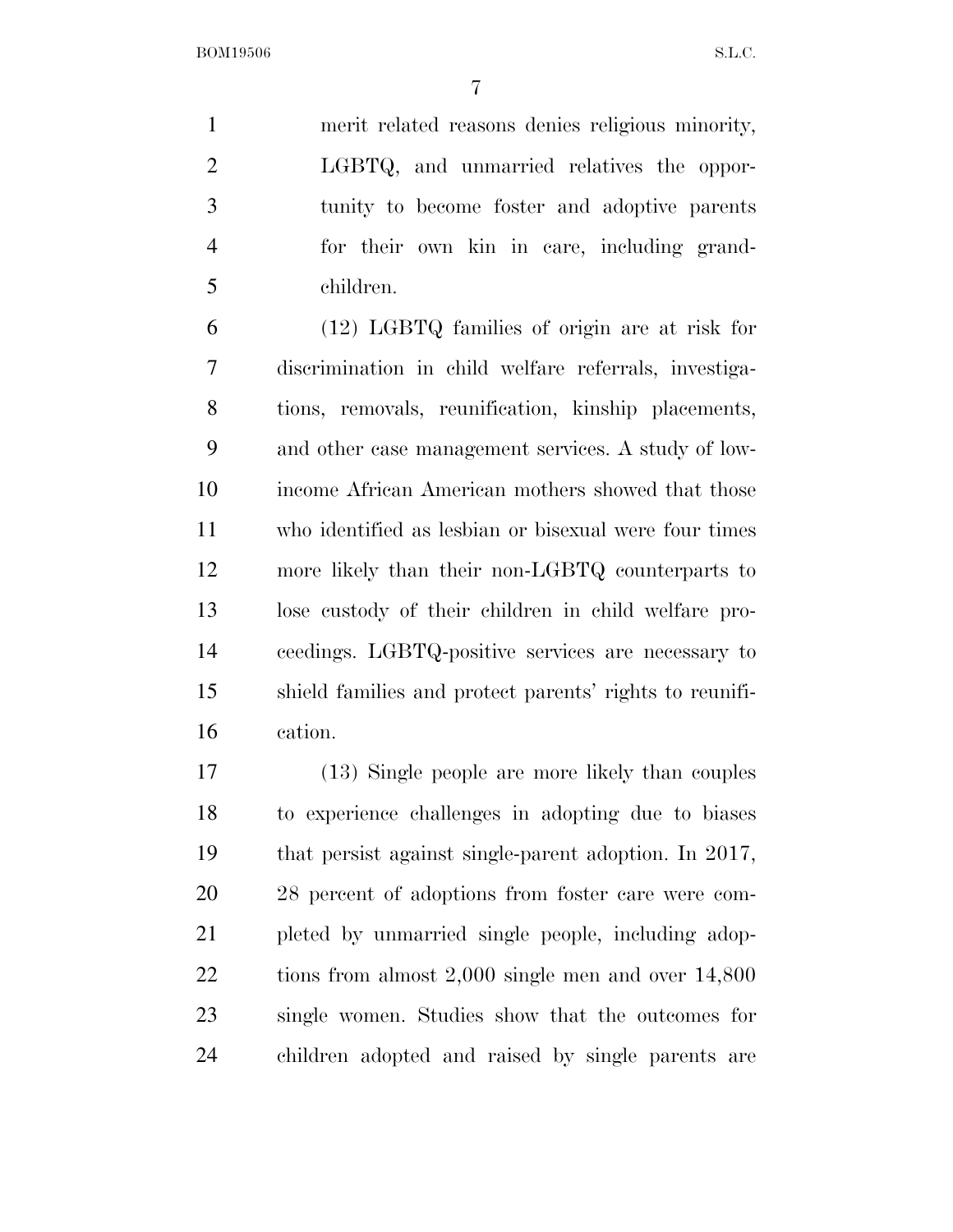just as good as, if not better than, outcomes for chil-dren adopted by couples.

 (14) More nationwide data about the experi- ences of LGBTQ children and youth involved with child welfare services is needed to understand fully the extent and impact of discrimination and ensure accountability. States must report and researchers must collect this sensitive data in an ethical, affirm- ing, and non-intrusive manner, with appropriate safeguards to protect respondents.

(b) PURPOSE.—The purposes of this Act are—

 (1) to prohibit discrimination on the basis of re- ligion, sex (including sexual orientation and gender identity), and marital status in the administration and provision of child welfare services that receive Federal funds; and

 (2) to improve safety, well-being, and perma- nency for LGBTQ children and youth involved with child welfare services.

#### **SEC. 3. EVERY CHILD DESERVES A FAMILY.**

 (a) PROHIBITION.—No child or youth involved with child welfare services, family, or individual shall, on the grounds of religion, sex (including sexual orientation and gender identity), or marital status, be excluded from par-ticipation in, denied the benefits of, or subjected to dis-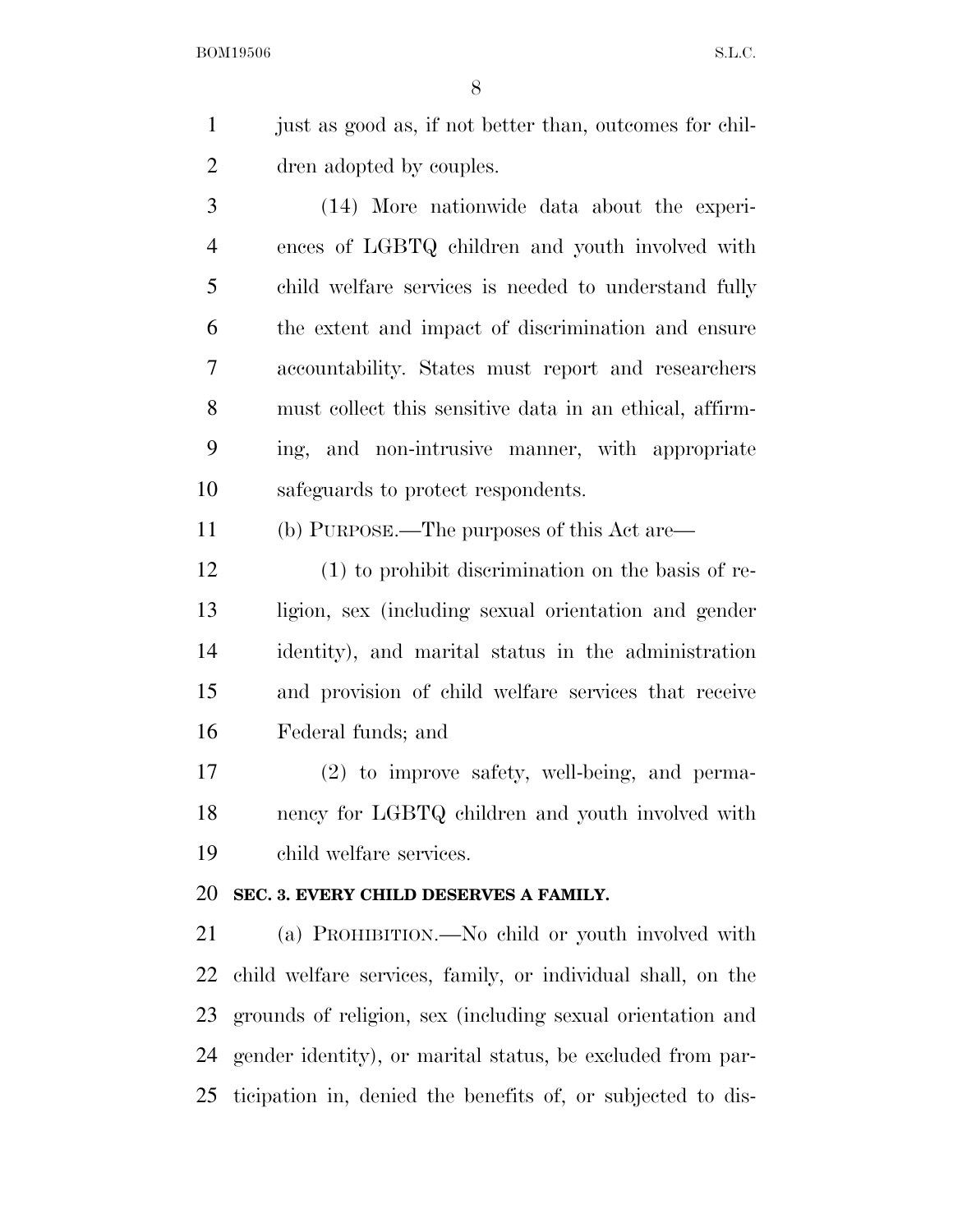crimination in the administration or provision of child wel- fare programs and services by a covered entity receiving Federal financial assistance under part A, B, or E of title IV; title XIX; or title XX of the Social Security Act.

 (b) PRIVATE RIGHT OF ACTION.—Any individual who is aggrieved by a violation of this Act may bring a civil action seeking relief in an appropriate United States dis- trict court. The court shall award a plaintiff prevailing in such an action all appropriate relief, including injunctive, declaratory, and other equitable relief necessary to carry out this Act, attorneys' fees, and such other relief as the court deems appropriate.

 (c) FEDERAL GUIDANCE.—Not later than 6 months after the date of the enactment of this Act, the Secretary shall publish and disseminate guidance with respect to compliance with this Act.

 (d) TECHNICAL ASSISTANCE.—In order to ensure compliance with and understanding of the legal, practice, and cultural changes required by this Act, the Secretary shall provide technical assistance to all covered entities, including—

 (1) identifying State laws and regulations in- consistent with this Act, and providing guidance and training to ensure the State laws and regulations are brought into compliance with this Act by the appli-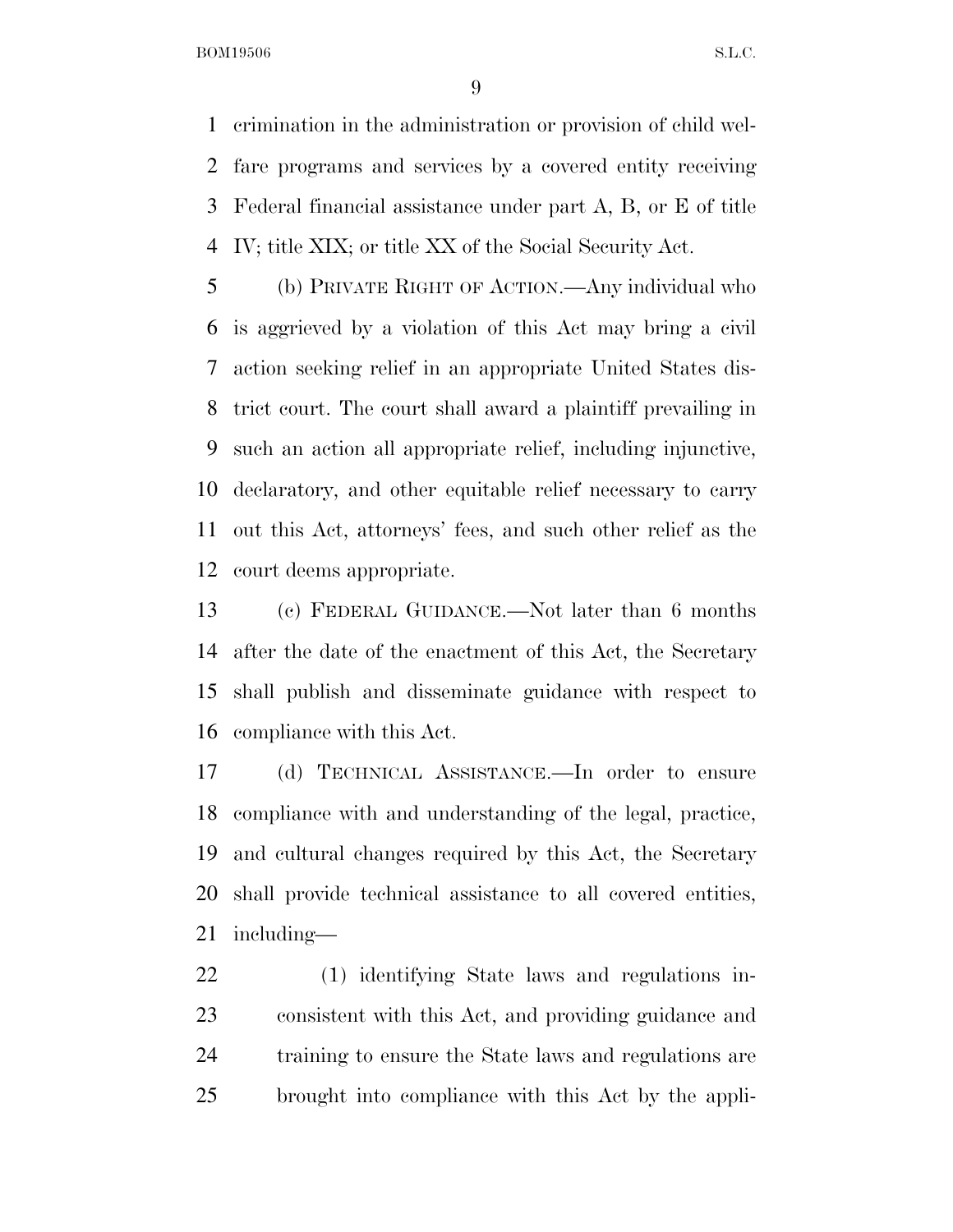|        | 1 cable compliance deadline in effect under subsection |
|--------|--------------------------------------------------------|
| 2 (h); |                                                        |

 (2) identifying casework practices and proce- dures inconsistent with this Act and providing guid- ance and training to ensure the practices and proce- dures are brought into compliance with this Act by the applicable compliance deadline;

 (3) providing guidance in expansion of recruit- ment efforts to ensure consideration of all prospec- tive adoptive and foster parents regardless of the re-11 ligion, sex (including sexual orientation and gender identity), or marital status of the prospective parent; (4) creating comprehensive cultural competency training for covered entities and prospective adoptive and foster parents; and

 (5) training judges and attorneys involved in foster care, guardianship, and adoption cases on the findings and purposes of this Act.

(e) SERVICE DELIVERY AND TRAINING.—

 (1) IN GENERAL.—A covered entity shall pro- vide service delivery to children and youth involved with child welfare services, families, and adults, and staff training, that comprehensively addresses the individual strengths and needs of children and youth involved with child welfare services, as well as be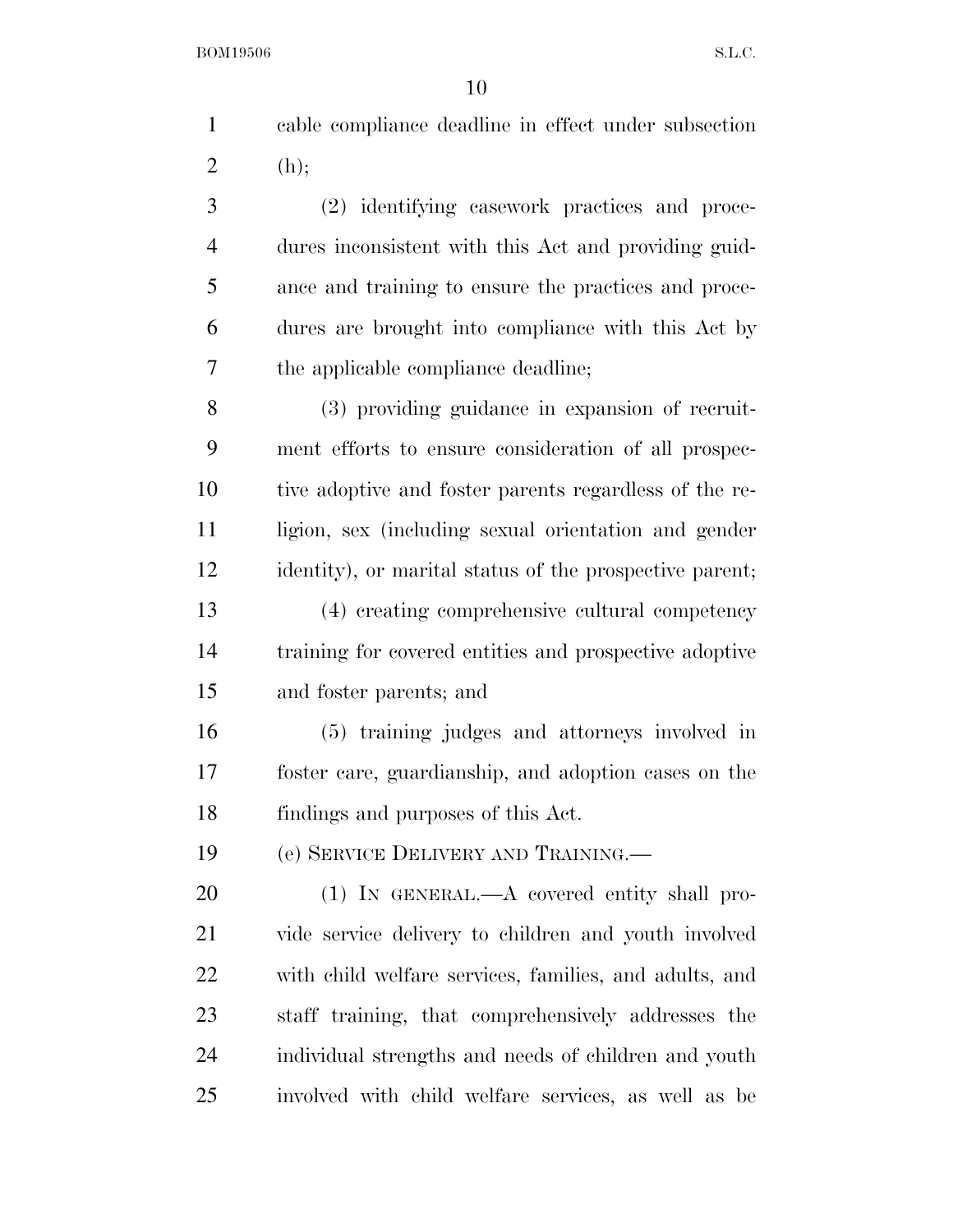language appropriate, gender appropriate, and cul-2 turally sensitive and respectful of the complex social identities of the children and youth, families, and adults currently or prospectively participating in or receiving child welfare services.

 (2) SOCIAL IDENTITY.—In this subsection, the term ''social identity'' includes an individual's race, ethnicity, nationality, age, religion (including spiritu- ality), sex (including gender identity and sexual ori- entation), socioeconomic status, physical or cognitive ability, language, beliefs, values, behavior patterns, and customs.

 (f) DATA COLLECTION.—Using developmentally ap- propriate best practices, the Secretary shall collect data through the Adoption and Foster Care Analysis and Re-porting System on—

 (1) the sexual orientation and gender identity of children and youth involved with child welfare serv-ices and foster and adoptive parents; and

 (2) whether family conflict related to the sexual orientation or gender identity of a child or youth was a factor in the removal of the child or youth from the family.

 (g) NATIONAL RESOURCE CENTER ON SAFETY, WELL-BEING, PLACEMENT STABILITY, AND PERMA-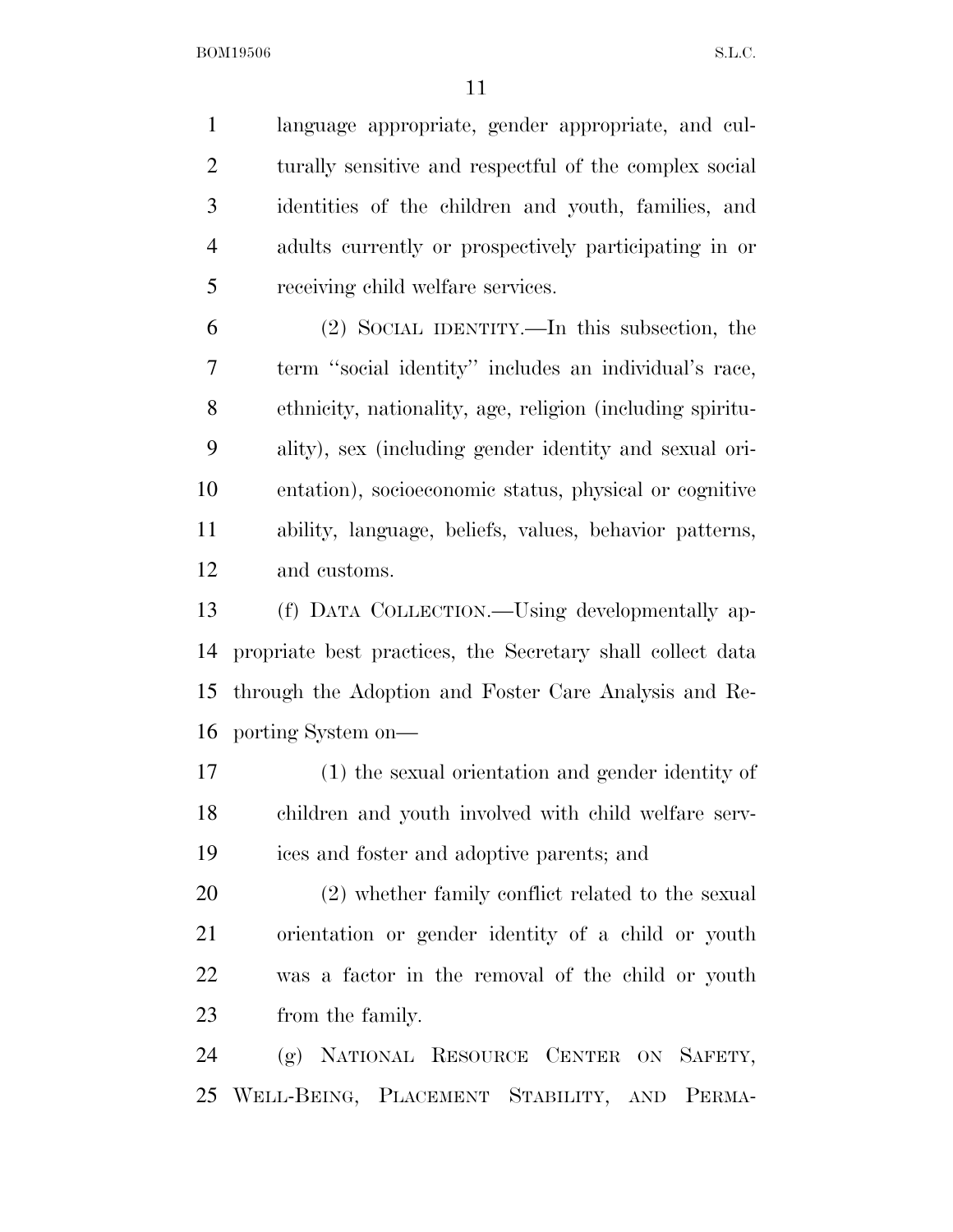NENCY FOR LGBTQ CHILDREN AND YOUTH INVOLVED WITH CHILD WELFARE SERVICES.—

 (1) IN GENERAL.—The Secretary shall establish and maintain the National Resource Center on Safe- ty, Well-Being, Placement Stability, and Perma- nency for LGBTQ Children and Youth Involved with Child Welfare Services that will promote well-being, safety, permanency, stability, and family placement for LGBTQ children and youth involved with child welfare services, through training, technical assist-ance, actions, and guidance that—

 (A) increases LGBTQ cultural competency among the staff of covered entities, and foster, adoptive, and relative parents, guardians, and caregivers;

 (B) promotes the provision of child welfare services that address the specific needs of LGBTQ children and youth involved with child welfare services and their families;

 (C) promotes effective and responsible col- lection and management of data on the sexual orientation and gender identity of children and youth in the child welfare system, with appro-priate safeguards to protect the data;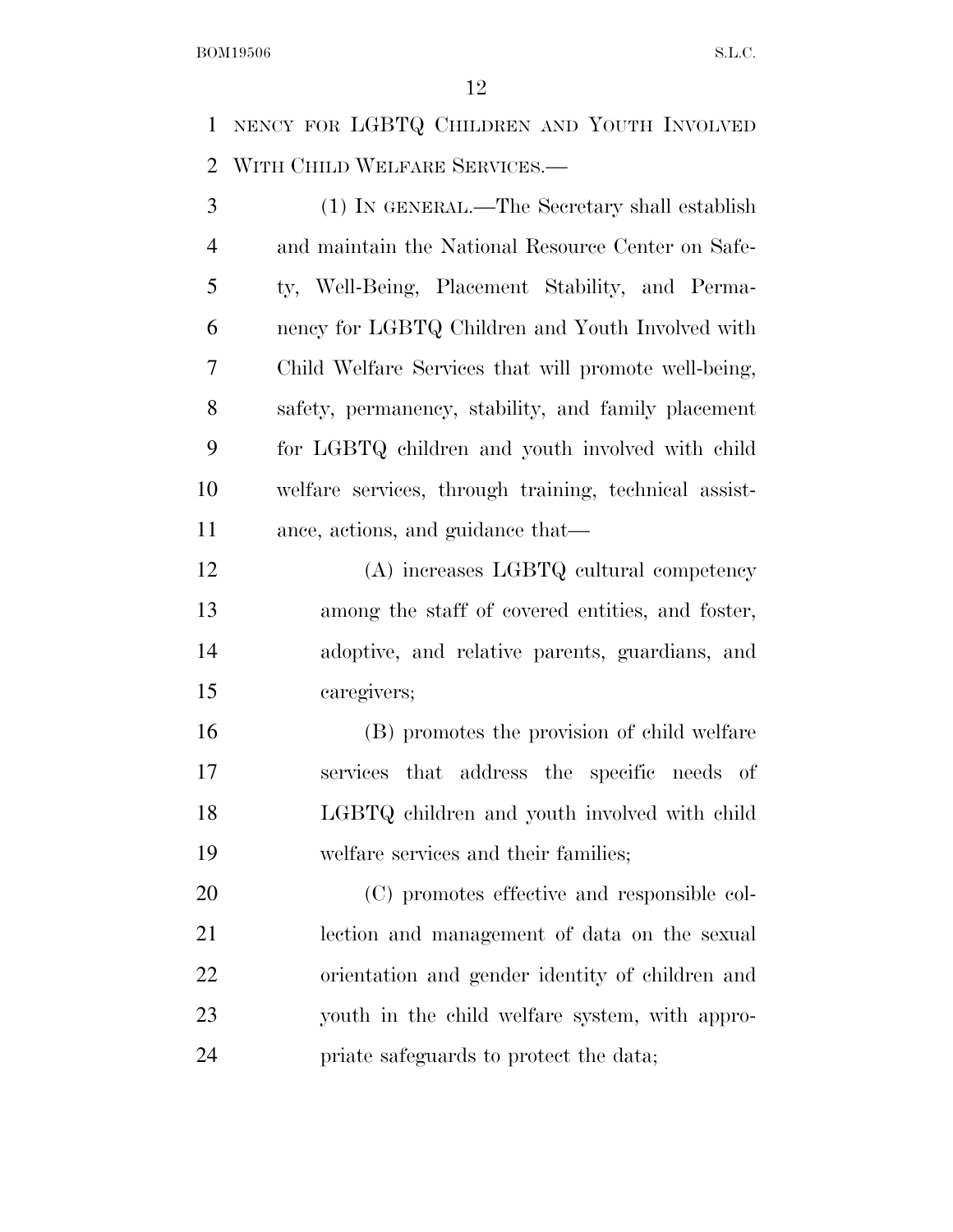| $\mathbf{1}$   | (D) identifies and promotes promising                |
|----------------|------------------------------------------------------|
| $\overline{2}$ | practices and evidence-based models of engage-       |
| 3              | ment and appropriate collective and individual       |
| $\overline{4}$ | services and interventions that can be linked to     |
| 5              | improved outcomes for LGBTQ children and             |
| 6              | youth in the child welfare system;                   |
| 7              | (E) endorses best practices for human re-            |
| 8              | source activities of covered entities, including in  |
| 9              | hiring, staff development, and implementing a        |
| 10             | system of accountability to carry out those best     |
| 11             | practices; and                                       |
| 12             | (F) initiates other actions that improve             |
| 13             | safety, well-being, placement stability, and per-    |
| 14             | manency outcomes for LGBTQ children and              |
| 15             | youth involved with child welfare services at the    |
| 16             | State and local level.                               |
| 17             | (2) ACTIVITIES.—The Secretary shall carry out        |
| 18             | the collection and analysis of data and the dissemi- |
| 19             | nation of research to carry out this subsection.     |
| 20             | (3) AUTHORIZATION OF APPROPRIATIONS.                 |
| 21             | There are authorized to be appropriated to the Sec-  |
| 22             | retary such sums as may be necessary to establish    |
| 23             | and maintain the National Resource Center on Safe-   |
| 24             | ty, Well-Being, Placement Stability, and Perma-      |
| 25             | nency for LGBTQ Children and Youth Involved with     |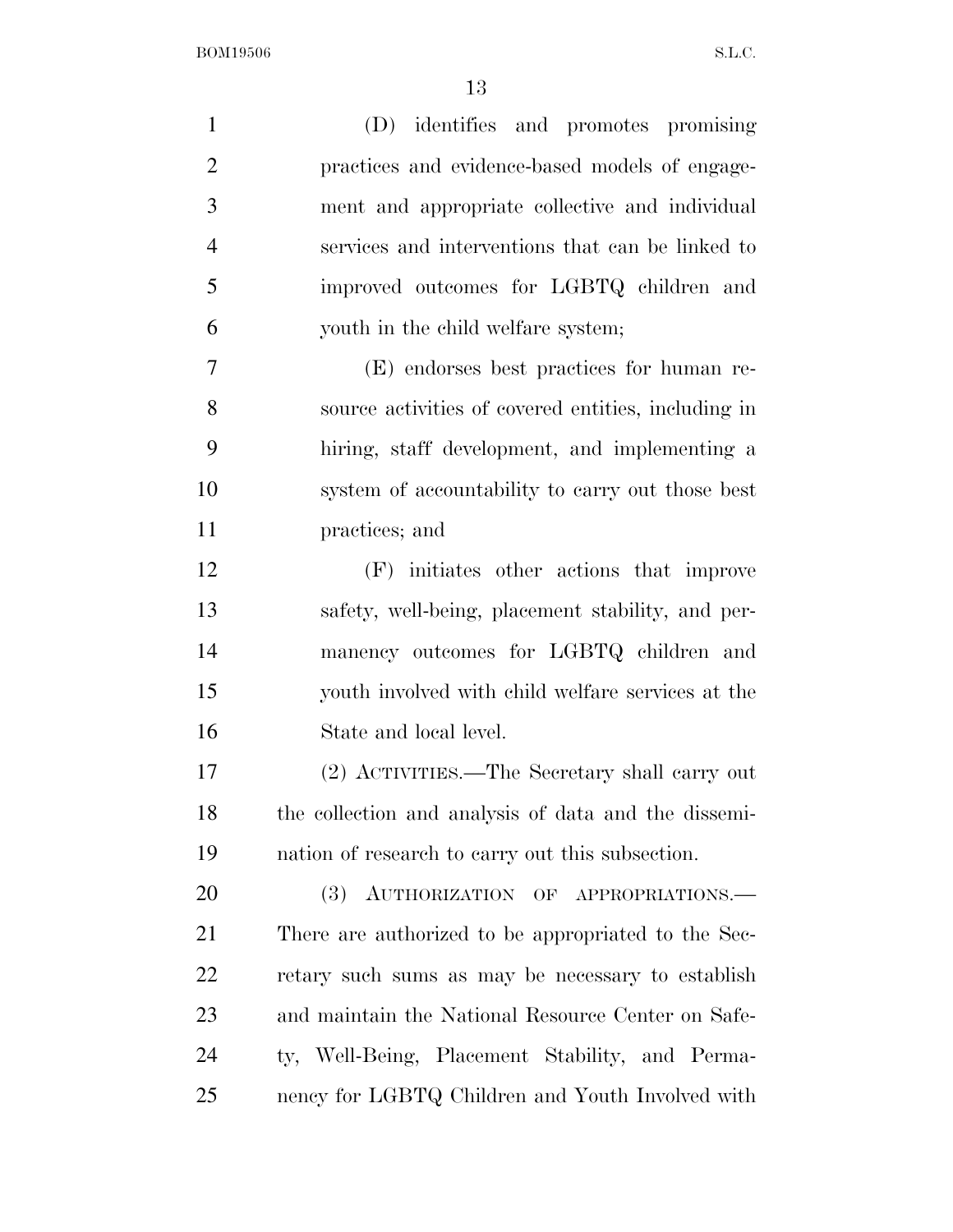| Child Welfare Services and carry out the activities |
|-----------------------------------------------------|
| described in this subsection.                       |

(h) DEADLINE FOR COMPLIANCE.—

 (1) IN GENERAL.—Except as provided in para- graph (2), a covered entity shall comply with this section not later than 6 months after publication of the guidance referred to in subsection (c), or 1 year after the date of the enactment of this Act, which-ever occurs first.

 (2) AUTHORITY TO EXTEND DEADLINE.—If a State demonstrates to the satisfaction of the Sec- retary that it is necessary to amend State law in order to change a particular practice that is incon- sistent with this Act, the Secretary may extend the compliance date for the State and any covered enti- ties in the State a reasonable number of days after the close of the 1st State legislative session begin- ning after the date the guidance referred to in sub-section (c) is published.

20 (3) AUTHORITY TO WITHHOLD FUNDS.—If the Secretary finds that a covered entity has failed to comply with this Act, the Secretary may withhold payment to the State of amounts otherwise payable to the State under part B or E of title IV of the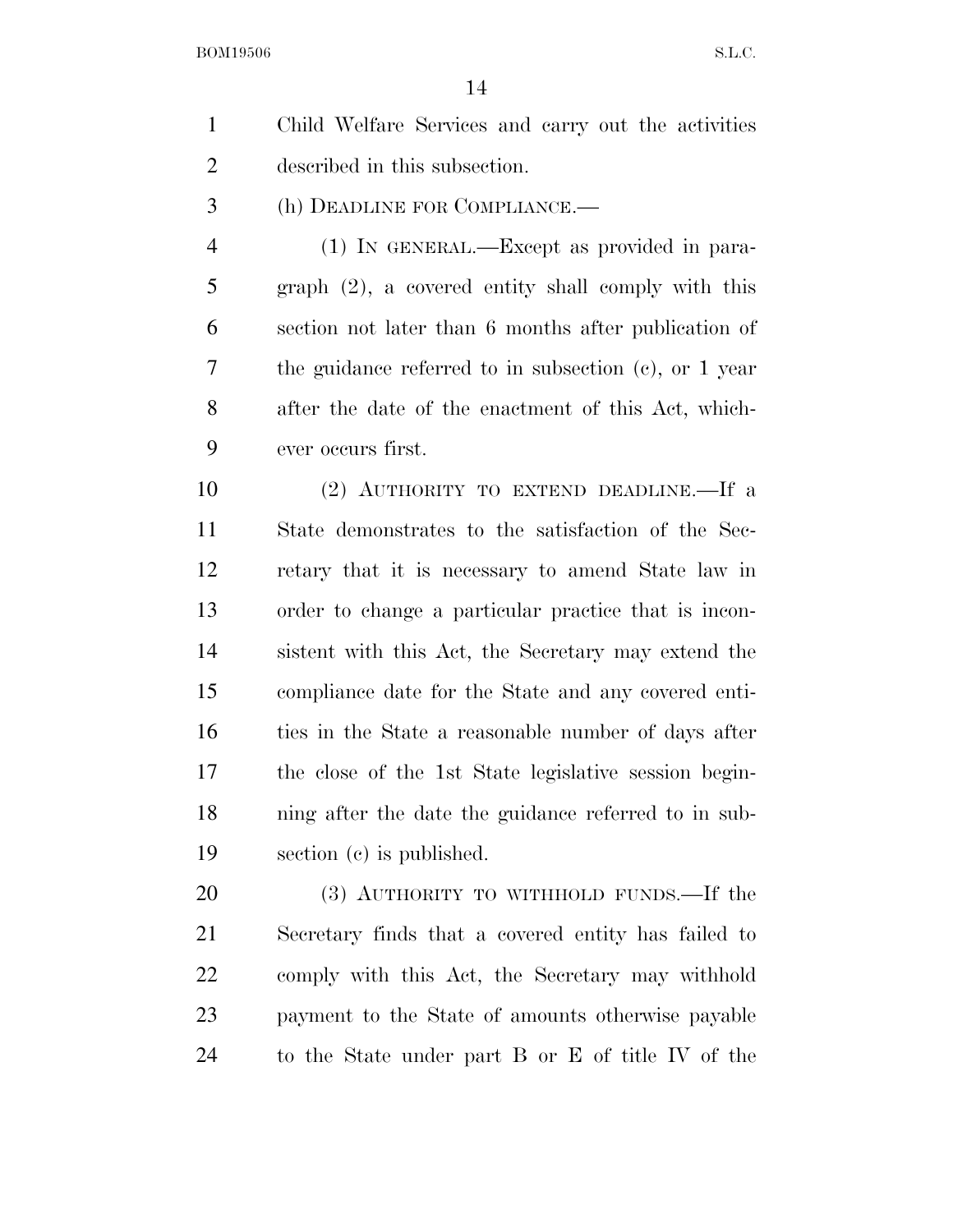| $\mathbf{1}$   | Social Security Act, to the extent determined by the   |
|----------------|--------------------------------------------------------|
| $\overline{2}$ | Secretary.                                             |
| 3              | $(i)$ GAO STUDY.—                                      |
| $\overline{4}$ | $(1)$ IN GENERAL.—Not later than 3 years after         |
| 5              | the date of enactment of this Act, the Comptroller     |
| 6              | General of the United States shall conduct a study     |
| 7              | to determine whether the States have substantially     |
| 8              | complied with this Act, including specifically whether |
| 9              | the States have—                                       |
| 10             | (A) eliminated all policies, practices, or             |
| 11             | laws that permit a covered entity to violate sub-      |
| 12             | section $(a)$ ;                                        |
| 13             | (B) provided necessary training and tech-              |
| 14             | nical support to covered entities to ensure all        |
| 15             | services to children and youth involved with           |
| 16             | child welfare services are carried out in a non-       |
| 17             | discriminatory, affirming, safe, and culturally        |
| 18             | competent manner;                                      |
| 19             | (C) collected data necessary to accom-                 |
| <b>20</b>      | plishing the purposes of this Act, and ensured         |
| 21             | that the data is appropriately safeguarded, in-        |
| 22             | cluding data related to-                               |
| 23             | (i) the sexual orientation and gender                  |
| 24             | identity of children and youth involved                |
| 25             | with child welfare services;                           |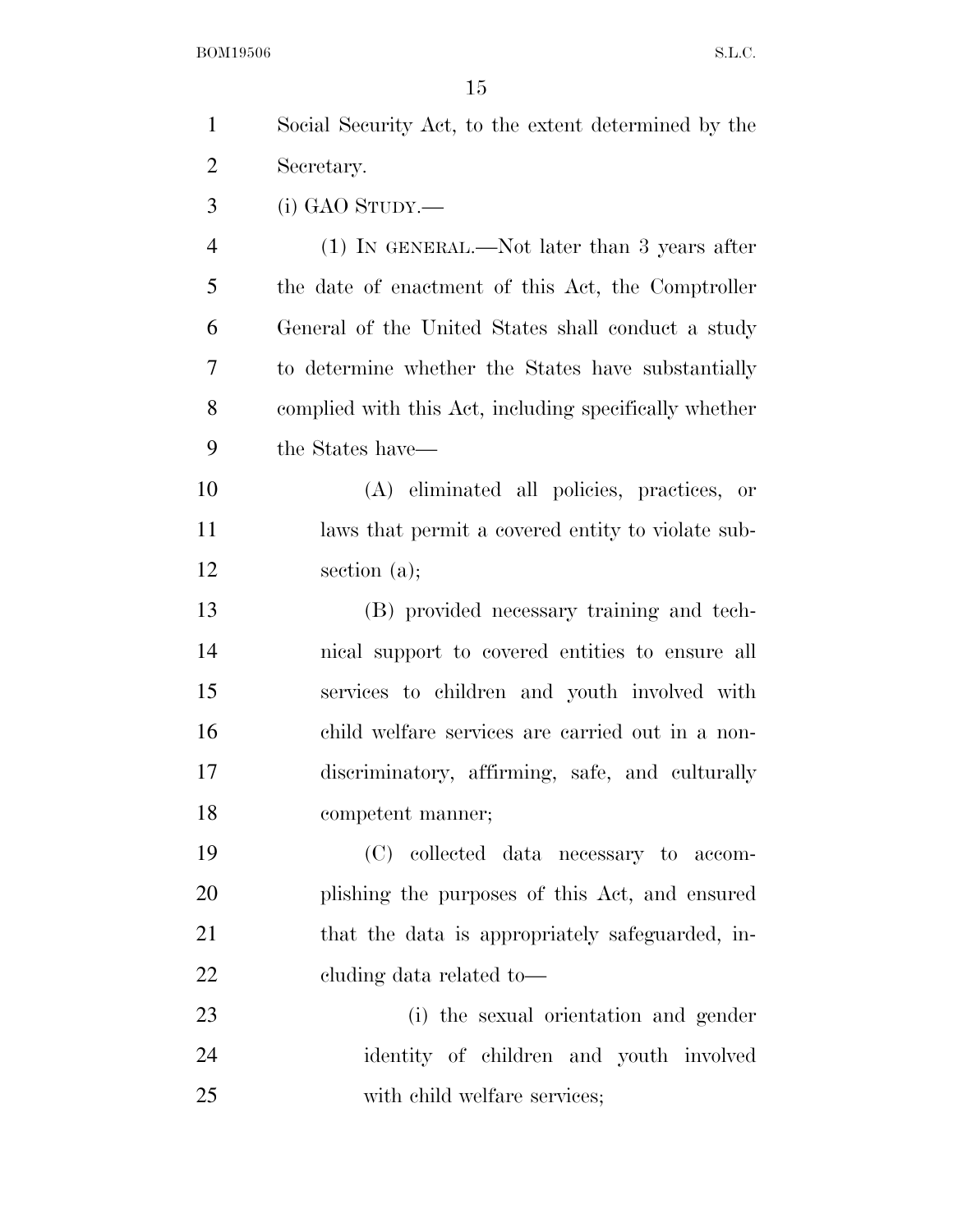$\textbf{BOM19506} \qquad \qquad \textbf{S.L.C.}$ 

| $\mathbf{1}$   | (ii) the permanency and placement                    |
|----------------|------------------------------------------------------|
| $\overline{2}$ | outcomes and rates for those children and            |
| 3              | youth, as compared to their non-LGBTQ                |
| $\overline{4}$ | peers;                                               |
| 5              | (iii) the rates at which those children              |
| 6              | and youth are placed in family homes as              |
| 7              | compared to congregate or group homes;               |
| 8              | (iv) the sexual orientation, gender                  |
| 9              | identity, and marital status of foster and           |
| 10             | adoptive parents, as well as the placement           |
| 11             | rates and wait periods for those foster and          |
| 12             | adoptive parents; and                                |
| 13             | (D) ensured that covered entities—                   |
| 14             | (i) are in compliance with this Act;                 |
| 15             | and                                                  |
| 16             | (ii) have implemented procedures for                 |
| 17             | children and youth involved with child wel-          |
| 18             | fare services, or individuals or families par-       |
| 19             | ticipating in, or seeking to participate in,         |
| 20             | child welfare services, to report violations         |
| 21             | of this Act.                                         |
| <u>22</u>      | REPORT TO THE CONGRESS.—Not later<br>(2)             |
| 23             | than 6 months after completing the study required    |
| 24             | by paragraph (1), the Comptroller General shall sub- |
| 25             | mit to the Committee on Ways and Means of the        |
|                |                                                      |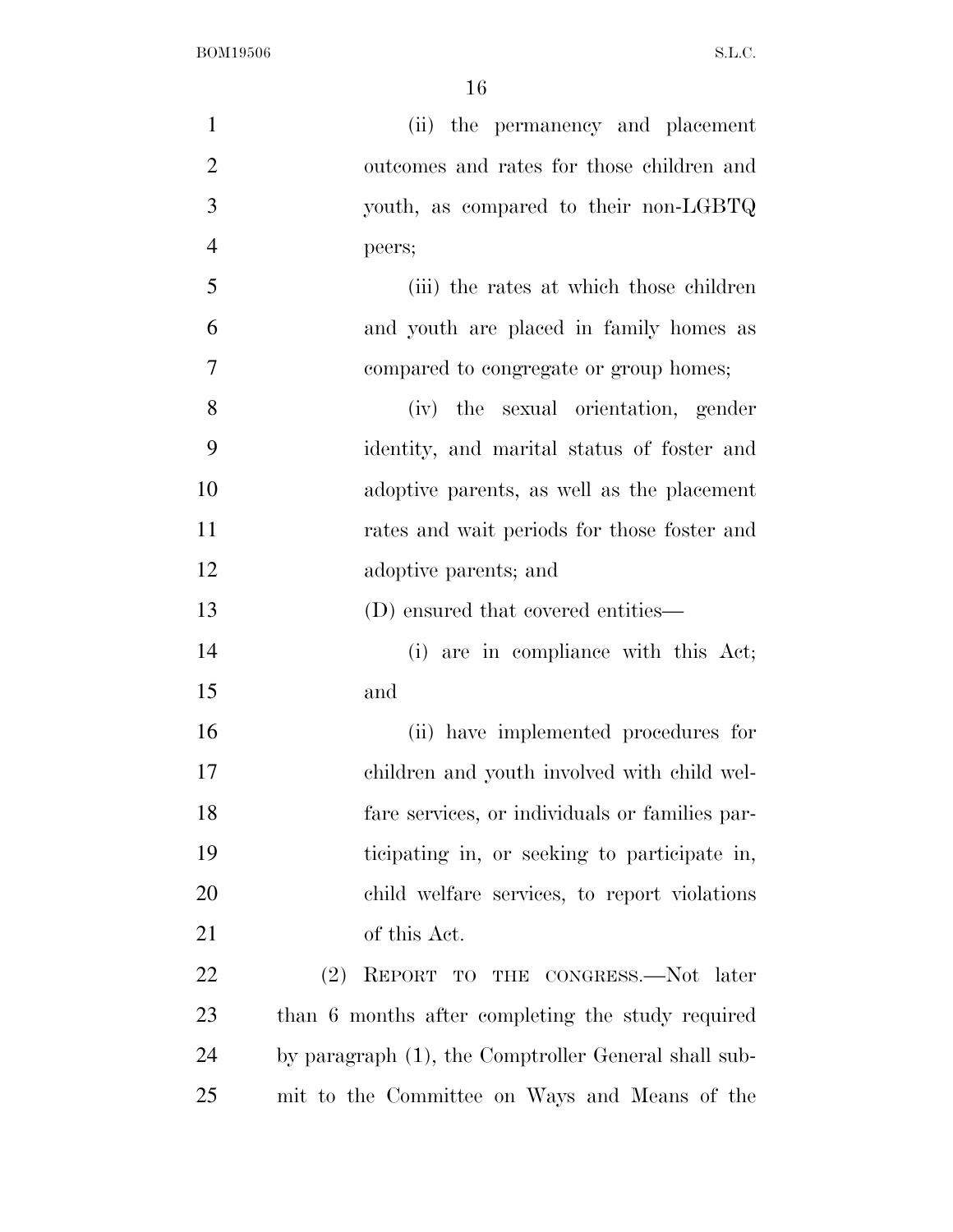House of Representatives and the Committee on Fi- nance of the Senate a written report that contains the results of the study. (j) RELATION TO OTHER LAWS.— (1) RULE OF CONSTRUCTION.—Nothing in this Act shall be construed to invalidate or limit rights, remedies, or legal standards under title VI of the Civil Rights Act of 1964. (2) CERTAIN CLAIMS.—The Religious Freedom Restoration Act of 1993 (42 U.S.C. 2000bb et seq.) shall not provide a claim concerning, or a defense to a claim under, this Act, or provide a basis for chal- lenging the application or enforcement of this Act. (k) DEFINITIONS.—In this section: (1) CHILD OR YOUTH INVOLVED WITH CHILD WELFARE SERVICES.—The term ''child or youth in- volved with child welfare services'' means an indi- vidual, aged 23 or younger, who participates in child welfare programs or services that receive Federal fi-20 nancial assistance under part A, B, or E of title IV; 21 title XIX; or title XX of the Social Security Act.

22 (2) CONVERSION THERAPY.—

 (A) IN GENERAL.—The term ''conversion therapy'' means a form of discrimination that includes any practice or treatment which seeks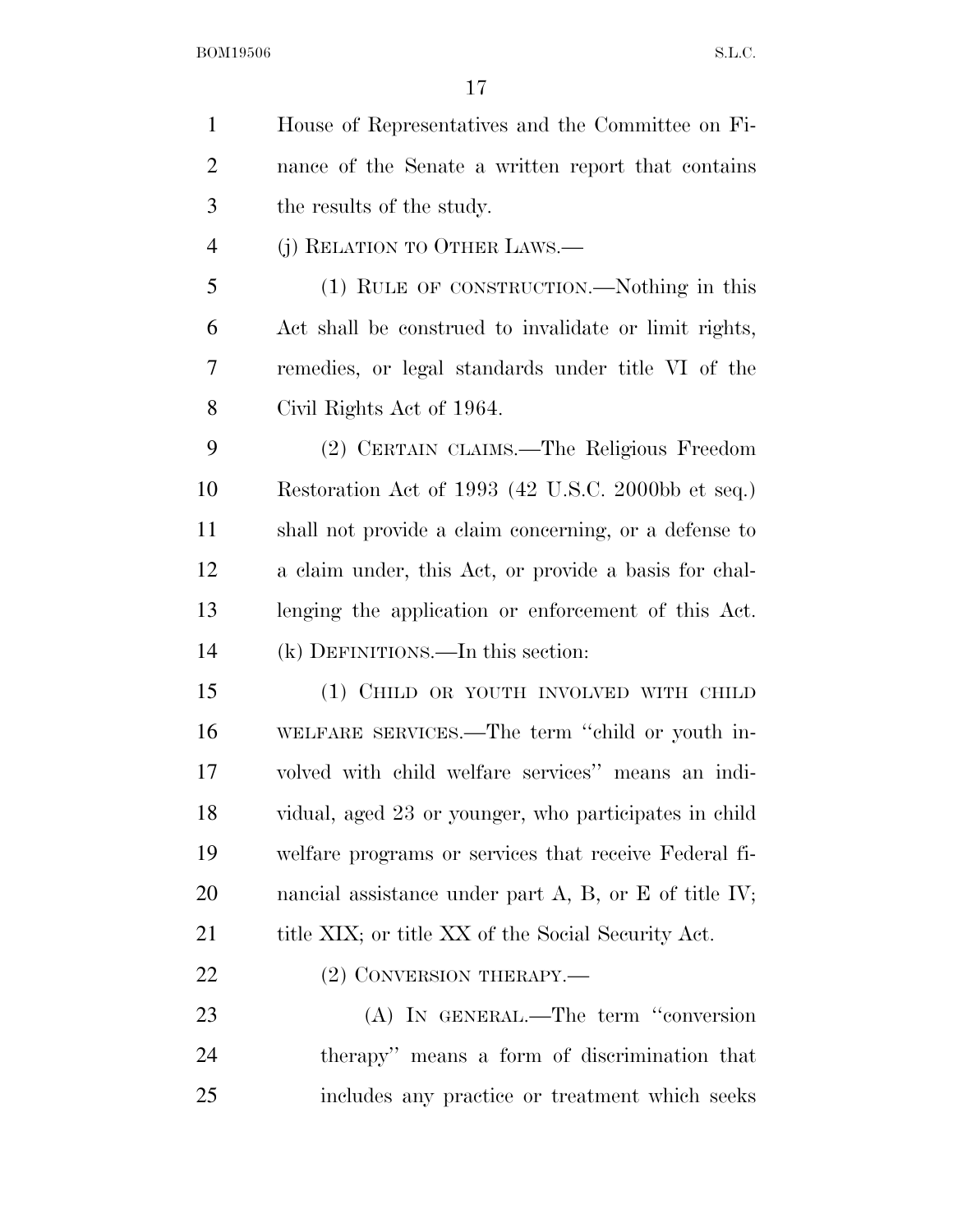| $\mathbf{1}$   | to change the sexual orientation or gender iden-         |
|----------------|----------------------------------------------------------|
| $\overline{2}$ | tity of an individual, including efforts to change       |
| 3              | behaviors or gender expressions or to eliminate          |
| $\overline{4}$ | or reduce sexual or romantic attractions or feel-        |
| 5              | ings toward individuals of the same gender.              |
| 6              | (B) EXCLUSIONS.—The term "conversion                     |
| 7              | therapy" does not include counseling that pro-           |
| 8              | vides assistance to an individual undergoing             |
| 9              | gender transition, or counseling that provides           |
| 10             | acceptance, support, and understanding of an             |
| 11             | individual or facilitates an individual with cop-        |
| 12             | ing, social support, and identity exploration and        |
| 13             | development, including sexual orientation-neu-           |
| 14             | tral interventions to prevent or address unlaw-          |
| 15             | ful conduct or unsafe sexual practices.                  |
| 16             | (3) COVERED ENTITY.—The term "covered en-                |
| 17             | tity" means an entity that—                              |
| 18             | (A) receives Federal financial assistance                |
| 19             | under part $A$ , $B$ , or $E$ of title IV; title XIX; or |
| 20             | title XX of the Social Security Act; and                 |
| 21             | (B) is involved in the administration or                 |
| 22             | provision of child welfare programs or services.         |
| 23             | GENDER IDENTITY.—The term "gender<br>(4)                 |
| 24             | identity" means the gender-related identity, appear-     |
| 25             | ance, mannerisms, or other gender-related character-     |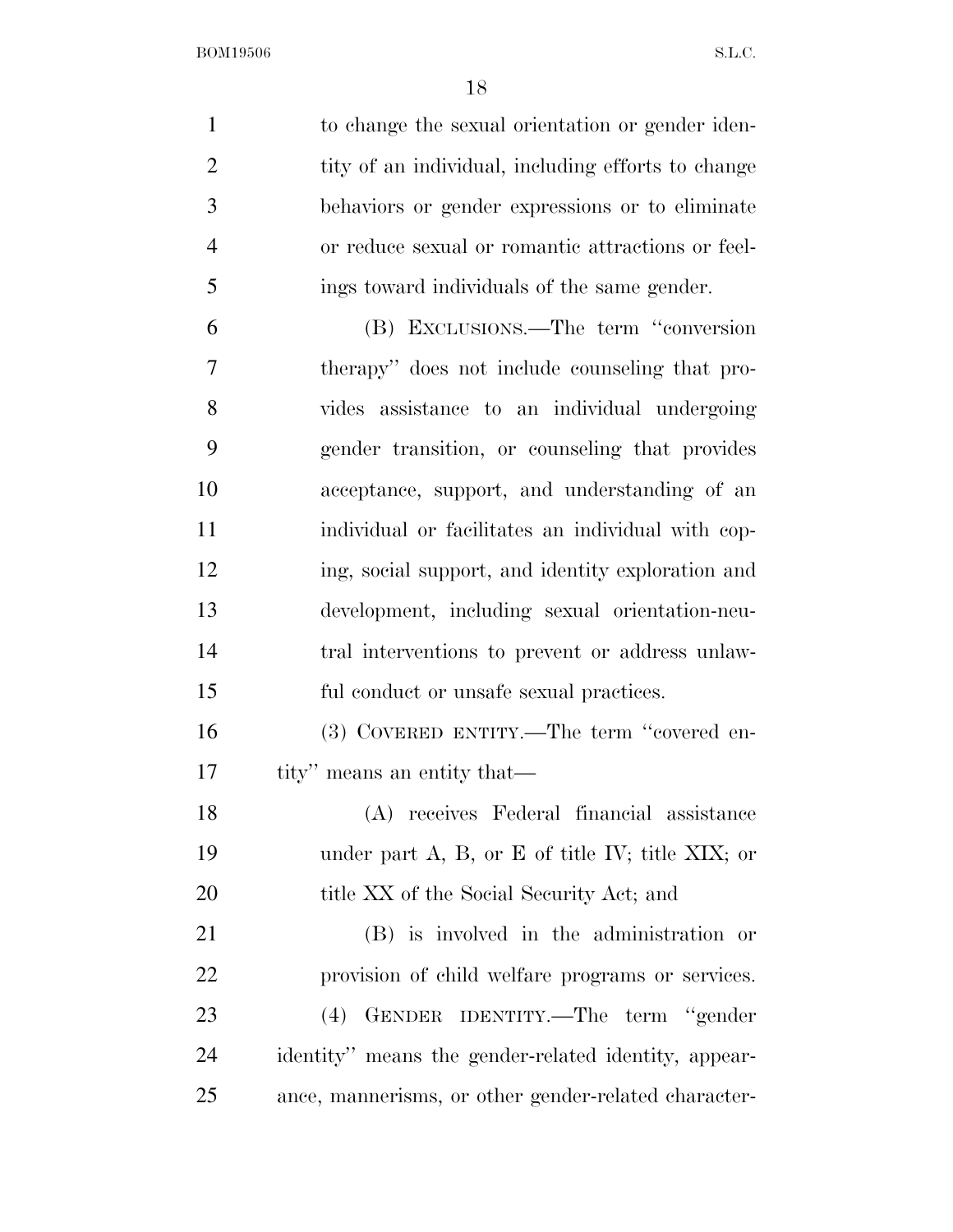| $\mathbf{1}$   | istics of an individual, regardless of the designated |
|----------------|-------------------------------------------------------|
| $\overline{2}$ | sex of the individual at birth.                       |
| 3              | (5) RELIGION; SEX (INCLUDING SEXUAL ORI-              |
| $\overline{4}$ | ENTATION AND GENDER IDENTITY), OR MARITAL             |
| 5              | stratus.—The term "religion, sex (including sexual    |
| 6              | orientation and gender identity), or marital status", |
| 7              | used with respect to an individual, includes—         |
| 8              | $(A)$ the religion, sex (including sexual ori-        |
| 9              | entation and gender identity), or marital status,     |
| 10             | respectively, of another person with whom the         |
| 11             | individual is or has been associated; and             |
| 12             | (B) a perception or belief, even if inac-             |
| 13             | curate, concerning the religion, sex (including       |
| 14             | sexual orientation and gender identity), or mar-      |
| 15             | ital status, respectively, of the individual.         |
| 16             | (6) SECRETARY.—The term "Secretary" means             |
| 17             | the Secretary of Health and Human Services.           |
| 18             | (7) SEX.—The term "sex" includes—                     |
| 19             | $(A)$ a sex stereotype;                               |
| 20             | (B) pregnancy, childbirth, or a related               |
| 21             | medical condition;                                    |
| 22             | (C) sexual orientation or gender identity;            |
| 23             | and                                                   |
| 24             | (D) sex characteristics, including intersex           |
| 25             | traits.                                               |